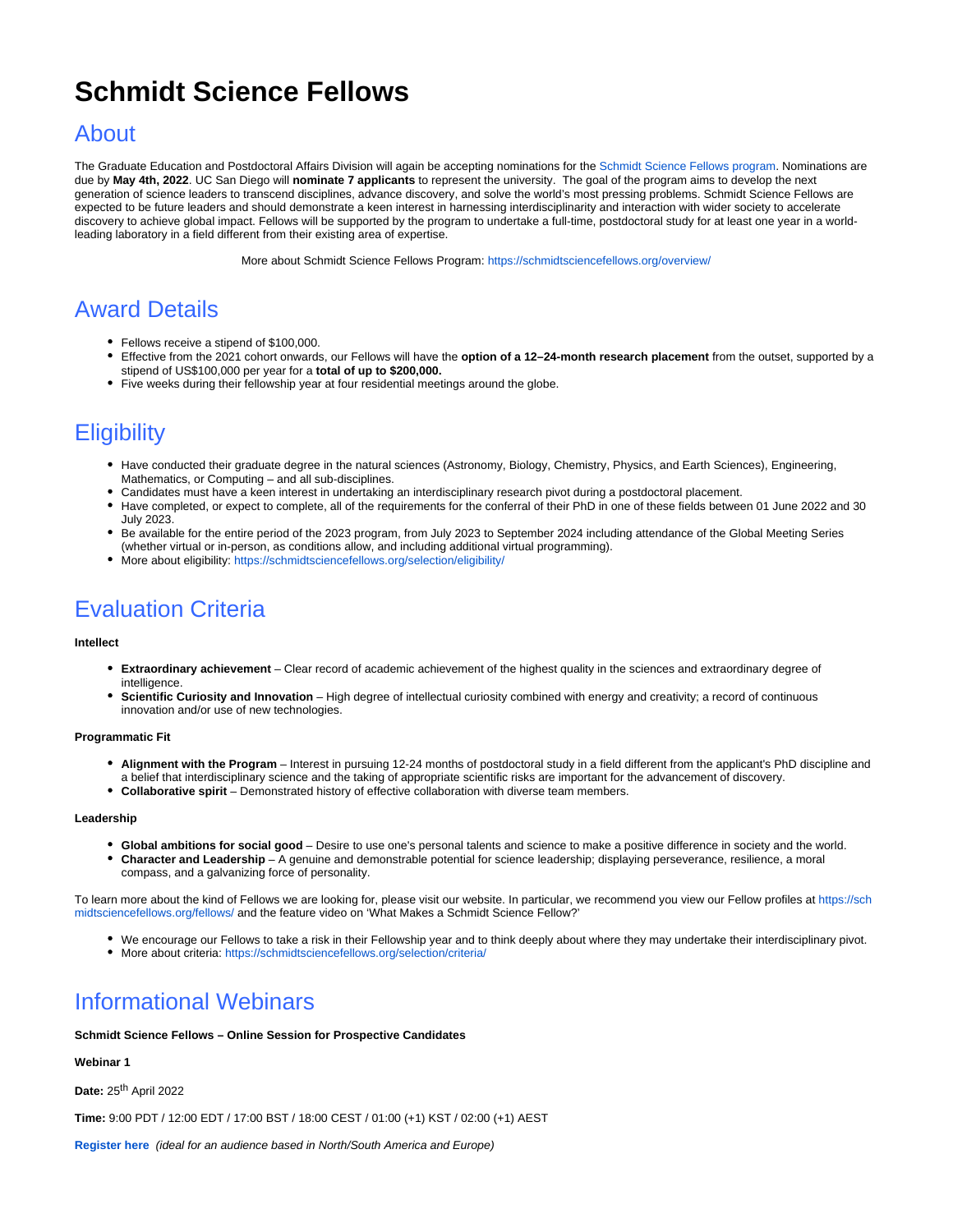#### **Webinar 2**

Date: 26<sup>th</sup> April 2022

**Time:** 01:00 PDT / 04:00 EDT / 09:00 BST / 10:00 CEST / 17:00 KST / 18:00 AEST

**[Register here](https://urldefense.proofpoint.com/v2/url?u=https-3A__us06web.zoom.us_webinar_register_WN-5Fb2DQMG5MTXWFFvx9j8kiug&d=DwMFaQ&c=-35OiAkTchMrZOngvJPOeA&r=bXuArK1VSgBMX_5Sl0j-MpIWyJqGOvAPwGa4Xe7kPK4&m=rg5GxoLCJpWCqLiSxlr8J0LDcP9ylxiF7-bO0Tn-jj0h12A-FSc30T_r3CM2gAH2&s=eFYg6v-54YiQMBnCIKufiyqa6Qughge571sbnmMaaAw&e=)** (ideal for an audience based in Europe, Asia, Africa, and Oceania)

#### **Webinar 3**

**Date: 26<sup>th</sup> April 2022** 

**Time:** 07:00 PDT / 10:00 EDT / 15:00 BST / 16:00 CEST / 23:00 KST / 00:00 (+1) AEST

**[Register here](https://urldefense.proofpoint.com/v2/url?u=https-3A__us06web.zoom.us_webinar_register_WN-5FdmAfzw6gSs6joLHL4494nw&d=DwMFaQ&c=-35OiAkTchMrZOngvJPOeA&r=bXuArK1VSgBMX_5Sl0j-MpIWyJqGOvAPwGa4Xe7kPK4&m=rg5GxoLCJpWCqLiSxlr8J0LDcP9ylxiF7-bO0Tn-jj0h12A-FSc30T_r3CM2gAH2&s=WHt_GcD8UOHCEpuO4_jYeyLr7GrFZQipwKTAMooSYfE&e=)** (ideal for an audience based in North/South America, Europe and Africa)

For those who are unable to attend any of the sessions, the presentation (including the accompanying Q&A) will be made available on our website after the event.

### **Nominations**

There is no limit for nominees a department may put forward. Please include the following:

- Letter of nomination from the PI, Chair, or program director, which addresses the criteria stated on the Schmidt Science fellows program announcement and website.
- Nominee statement of interest in the program, including a likely field of postdoctoral study. (2 page max)
- CV of the nominee.

Upload nomination materials here:

**Submit Nomination** 

This is the information that will be requested in the Google Form: UC San Diego: [Schmidt Science Fellows Nomination Form.pdf](https://collab.ucsd.edu/download/attachments/97864047/SCHMIDT%20SCIENCE%20FELLOWS%20GOOGLE%20FORM%20.pdf?version=1&modificationDate=1649887791000&api=v2)

For additional information, please see visit the Schmidt Science Fellows' [website.](http://www.schmidtsciencefellows.org)

More information about the selection process and timeline:<https://schmidtsciencefellows.org/selection/>

If you have any questions please send an email to [gradadvisor@ucsd.edu](mailto:gradadvisor@ucsd.edu) which will create a support ticket.

### **Deadlines**

**UCSD Nominations Due no later than May 4th, 2022.** 

#### Selected Nominees

**If your student is selected as an institutional nominee, they will receive a code from Graduate Division. They will be required to use their code to initiate their application and supply contact details and other preliminary information begi nning May 13,2022 - June 1, 2022. Candidates will then have until July 18, 2022 to complete their full application. An extensive timeline can be found [here.](https://schmidtsciencefellows.org/selection/)** 

### Past Recipients

Visit [Schmidt Science Fellows Program Fellows Page](https://schmidtsciencefellows.org/fellows/) to see past recipients.

Read more about UC San Diego's 2020 recipient.